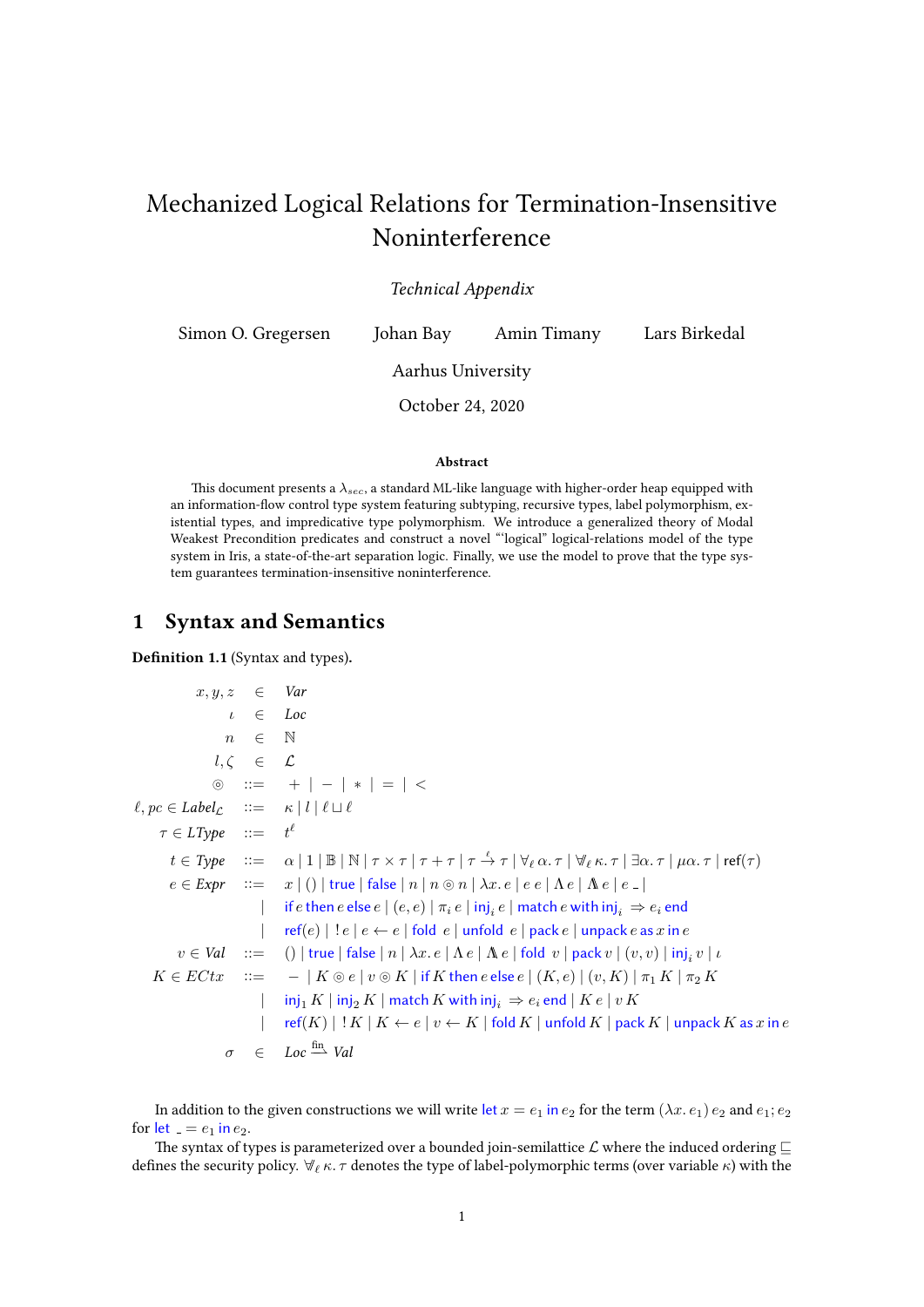corresponding term  $\Lambda$  e.  $\forall_{\ell} \alpha$ .  $\tau$  denotes the type of type-polymorphic terms (over variable  $\alpha$ ) with the corresponding term  $\Lambda$  e. Both the two polymorphic types and the arrow type are annotated with a label  $\ell$  that in the type system will constitute a lower-bound on side-effects of the term.

Definition 1.2 (Operational semantics).

$$
v \circ v' \xrightarrow{\text{pure}} v''
$$
\nif true then  $e_1$  else  $e_2 \xrightarrow{\text{pure}} e_1$   
\nif false then  $e_1$  else  $e_2 \xrightarrow{\text{pure}} e_2$   
\n $\pi_i (v_1, v_2) \xrightarrow{\text{pure}} v_i$   
\n $i \in \{1, 2\}$   
\nmatch inj<sub>i</sub> v with inj<sub>i</sub>  $\Rightarrow$  e end  $\xrightarrow{\text{pure}} e[v/x]$   
\n $(\lambda x. e) v \xrightarrow{\text{wave}} e[v/x]$   
\n $(\Lambda e) \xrightarrow{\text{pure}} e$   
\n $(\Lambda e) \xrightarrow{\text{pure}} e$   
\n $(\Lambda e) \xrightarrow{\text{pure}} e$   
\n $(\Lambda e) \xrightarrow{\text{pure}} e$   
\n $(\Lambda e) \xrightarrow{\text{pure}} e$   
\n $(\Lambda e) \xrightarrow{\text{pure}} e$   
\n $(\Lambda e) \xrightarrow{\text{pure}} e$   
\n $(\Lambda e) \xrightarrow{\text{wave}} e[v/x]$   
\n $(\sigma, e) \xrightarrow{\text{pure}} e[v/x]$   
\n $(\sigma, e) \xrightarrow{\text{free}} (\sigma, e')$   
\nif  $e \xrightarrow{\text{pure}} e'$   
\n $(\sigma, \text{ref}(v)) \xrightarrow{\text{free}} (\sigma, \sigma(v))$   
\nif  $v \notin \text{dom}(\sigma)$   
\n $(\sigma, l \rightarrow h) (\sigma, \sigma(l))$   
\nif  $l \in \text{dom}(\sigma)$   
\n $(\sigma, l \leftarrow v) \xrightarrow{\text{free}} (\sigma, K[e]) \xrightarrow{(\sigma', K[e'])}$ 

The operational semantics are mostly standard and defined with a call-by-value, left-to-right evaluation strategy. We first define a head reduction relation,  $(\sigma, e) \to_h (\sigma, e')$ , which relates two pairs of a state and an expression. The head-step relation is lifted to a reduction relation  $(\sigma, e) \to (\sigma', e')$  using evaluation contexts.

### 2 Type System

Definition 2.1 (Label-ordering with free variables).

$$
\begin{array}{llll} \text{F-REFL} & \text{F-TRANS} & \text{F-BOTTOM} \\ \hline \text{FV}(\ell) \subseteq \Psi & \text{F-TRANS} & \text{FV}(\ell) \subseteq \Psi & \text{F-LABEL} \\ \hline \text{F-V}(\ell) \subseteq \Psi & \text{F-DAPE} & \text{FV}(\ell) \subseteq \Psi & l_1 \sqsubseteq l_2 \\ \text{F-JOIN} & \text{F+L} \sqsubseteq \ell_3 & \text{F+L} \sqsubseteq \ell_3 \\ & \text{F+L} \sqsubseteq \ell_3 & \text{F+L} \sqsubseteq \ell_3 \\ & \text{F+L} \sqsubseteq \ell_3 & \text{F+L} \sqsubseteq \ell_3 \\ & \text{F+L} \sqcup \ell_2 \sqsubseteq \ell_3 & \text{F+L} \sqsubseteq \ell_3 \\ \end{array}
$$

Definition 2.2 (Subtyping).

$$
\begin{array}{lll} \text{S-refl} & \text{S-refl} & \text{S-refl} \\ \hline \hline \text{FV}(t) \subseteq \Xi & \Xi \, | \, \Psi \vdash t_1 <: t_2 & \Xi \, | \, \Psi \vdash t_2 <: t_3 \\ \hline \Xi \, | \, \Psi \vdash t <: t & \Xi \, | \, \Psi \vdash t_1 <: t_3 \\ \text{S-arrow} & \Xi \, | \, \Psi \vdash \tau_1' <: \tau_1 & \Xi \, | \, \Psi \vdash \tau_2 <: \tau_2' & \Psi \vdash \ell_2 \sqsubseteq \ell_1 & \Psi \vdash \ell_2 \sqsubseteq \ell_1 & \Xi, \alpha \, | \, \Psi \vdash \tau_1 <: \tau_2 \\ \hline & \Xi \, | \, \Psi \vdash \tau_1 \stackrel{\ell_1}{\to} \tau_2 <: \tau_1' \stackrel{\ell_2}{\to} \tau_2' & \Psi \vdash \ell_2 \sqsubseteq \ell_1 & \Xi \, | \, \Psi \vdash \forall_{\ell_1} \, \alpha. \, \tau_1 <: \forall_{\ell_2} \, \alpha. \, \tau_2 \end{array}
$$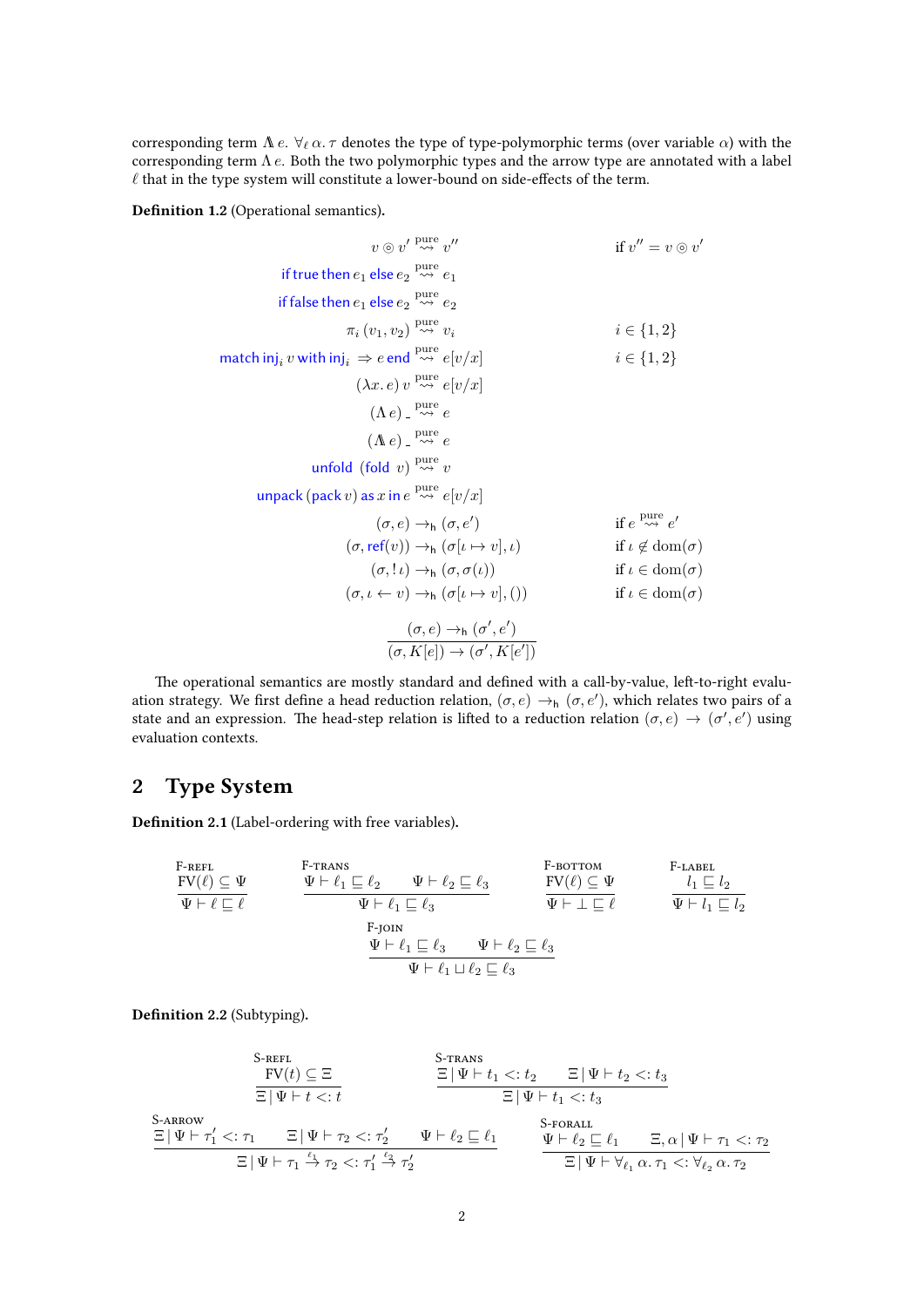| S-IFORALL                                                                                      | $\Psi, \kappa \vdash \ell_2 \sqsubseteq \ell_1$                                                  | $\Xi \mid \Psi \vdash \pi_1 \prec : \tau_2$                                                  | $\Xi \mid \Psi \vdash \tau_1 \prec : \tau_1' \qquad \Xi \mid \Psi \vdash \tau_2 \prec : \tau_2'$ |
|------------------------------------------------------------------------------------------------|--------------------------------------------------------------------------------------------------|----------------------------------------------------------------------------------------------|--------------------------------------------------------------------------------------------------|
| $\Xi \mid \Psi \vdash \forall_{\ell_1} \kappa. \tau_1 \prec : \forall_{\ell_2} \kappa. \tau_2$ | $\Xi \mid \Psi \vdash \tau_1 \times \tau_2 \prec : \tau_1' \times \tau_2'$                       |                                                                                              |                                                                                                  |
| S-sum                                                                                          | $\Xi \mid \Psi \vdash \tau_1 \prec : \tau_1' \qquad \Xi \mid \Psi \vdash \tau_2 \prec : \tau_2'$ | $\Xi \mid \Psi \vdash \ell_1 \sqsubseteq \ell_2 \qquad \Xi \mid \Psi \vdash t_1 \prec : t_2$ |                                                                                                  |
| $\Xi \mid \Psi \vdash \tau_1 \vdash \tau_2 \prec : \tau_1' + \tau_2'$                          | $\Psi \vdash \ell_1 \sqsubseteq \ell_2 \qquad \Xi \mid \Psi \vdash t_1 \prec : t_2^{\ell_2}$     |                                                                                              |                                                                                                  |

Definition 2.3 (Protected-at).

$$
t^{\ell'} \searrow \ell \triangleq \ell \sqsubseteq \ell'
$$

Definition 2.4 (Typing).

T-VAR  
\n
$$
\frac{x:\tau \in \Gamma}{\Xi|\Psi|\Gamma|_{p_c} x:\tau} \qquad \frac{\tau_{\text{BNOT}}}{\Xi|\Psi|\Gamma|_{p_c} \theta:\mathbb{R}^4} \qquad \frac{\Xi|\Psi|\Gamma|_{p_c} \theta:\mathbb{R}^4}{\Xi|\Psi|\Gamma|_{p_c} \theta:\mathbb{R}^4} \qquad \frac{\Xi|\Psi|\Gamma|_{p_c} \theta:\mathbb{R}^4}{\Xi|\Psi|\Gamma|_{p_c} \theta:\mathbb{R}^4} \qquad \frac{\tau_{\text{BNOT}}}{\Xi|\Psi|\Gamma|_{p_c} \theta:\mathbb{R}^4} \qquad \frac{\tau_{\text{BMD}}}{\Xi|\Psi|\Gamma|_{p_c} \theta:\mathbb{R}^4} \qquad \frac{\tau_{\text{BMD}}}{\Xi|\Psi|\Gamma|_{p_c} \theta:\mathbb{R}^4} \qquad \frac{\tau_{\text{BMD}}}{\Xi|\Psi|\Gamma|_{p_c} \theta:\mathbb{R}^4} \qquad \frac{\tau_{\text{BMD}}}{\Xi|\Psi|\Gamma|_{p_c} \theta:\mathbb{R}^4} \qquad \frac{\tau_{\text{BMD}}}{\Xi|\Psi|\Gamma|_{p_c} \theta:\mathbb{R}^4} \qquad \frac{\tau_{\text{BMD}}}{\Xi|\Psi|\Gamma|_{p_c} \theta:\mathbb{R}^4} \qquad \frac{\tau_{\text{BMD}}}{\Xi|\Psi|\Gamma|_{p_c} \theta:\mathbb{R}^4} \qquad \frac{\tau_{\text{BMD}}}{\Xi|\Psi|\Gamma|_{p_c} \theta:\mathbb{R}^4} \qquad \frac{\tau_{\text{BMD}}}{\Xi|\Psi|\Gamma|_{p_c} \theta:\mathbb{R}^4} \qquad \frac{\tau_{\text{BMD}}}{\Xi|\Psi|\Gamma|_{p_c} \theta:\mathbb{R}^4} \qquad \frac{\tau_{\text{BMD}}}{\Xi|\Psi|\Gamma|_{p_c} \theta:\mathbb{R}^4} \qquad \frac{\tau_{\text{BMD}}}{\Xi|\Psi|\Gamma|_{p_c} \theta:\mathbb{R}^4} \qquad \frac{\tau_{\text{BMD}}}{\Xi|\Psi|\Gamma|_{p_c} \theta:\mathbb{R}^4} \qquad \frac{\tau_{\text{BMD}}}{\Xi|\Psi|\Gamma|_{p_c} \theta:\mathbb{R}^4} \qquad \frac{\tau_{\text{BMD}}}{\Xi|\Psi|\Gamma|_{p_c} \theta:\mathbb{R}^4
$$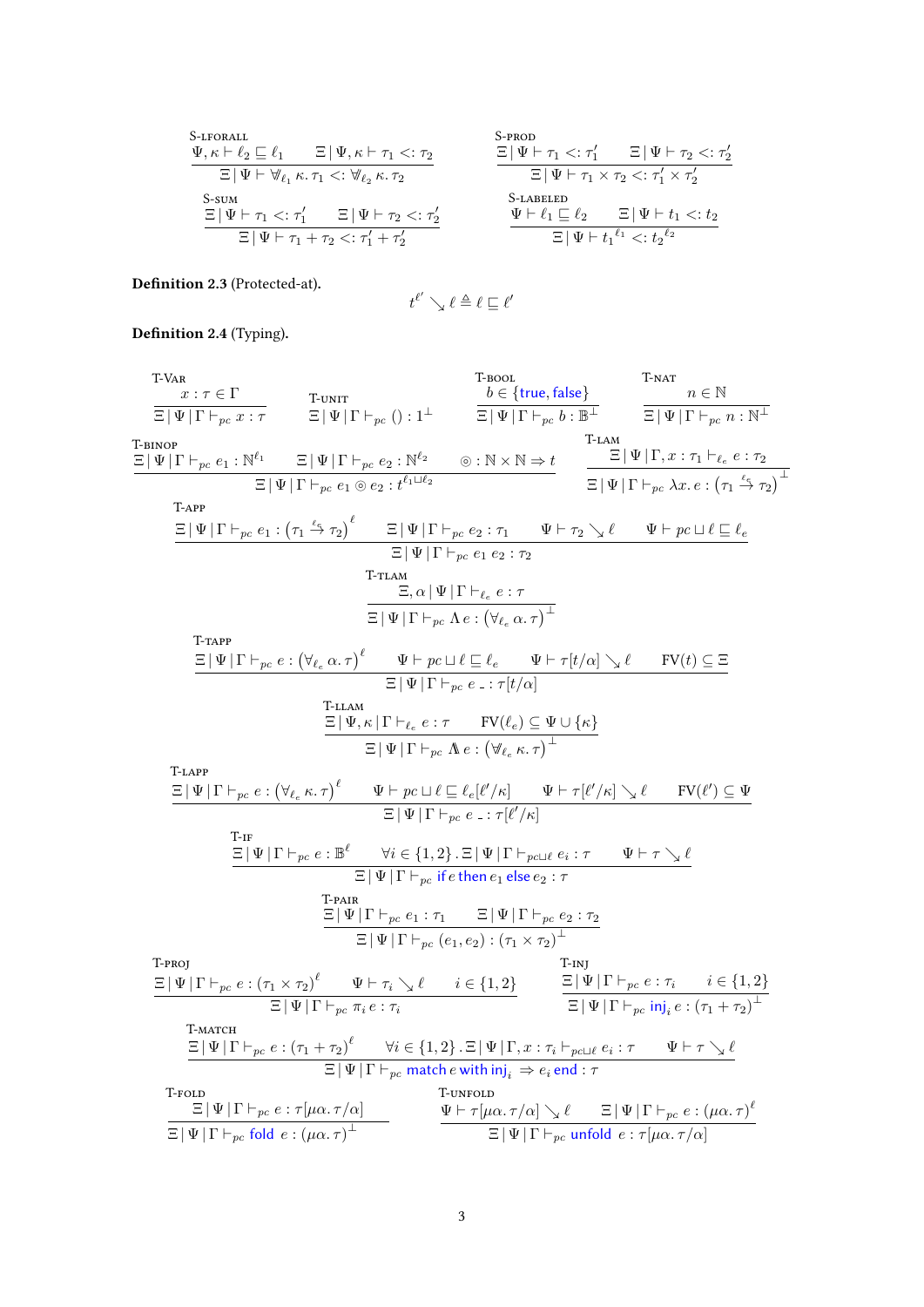T-RACT  
\n
$$
\frac{\Xi |\Psi | \Gamma \vdash_{pc} e : \tau[t/\alpha]}{\Xi |\Psi | \Gamma \vdash_{pc} \text{pack } e : (\exists \alpha.\tau)^{\perp}}
$$
\nT-UNPACK  
\n
$$
\frac{\Psi \vdash \tau \searrow \ell \qquad \Xi |\Psi | \Gamma \vdash_{pc} \text{pack } e_1 : (\exists \alpha.\tau')^{\ell} \qquad \Xi, \alpha |\Psi | \Gamma, x : \tau' \vdash_{pc \sqcup \ell} e_2 : \tau}{\Xi |\Psi | \Gamma \vdash_{pc} \text{unpack } e_1 \text{ as } x \text{ in } e_2 : \tau}
$$
\nT-ALLOC  
\n
$$
\frac{\Xi |\Psi | \Gamma \vdash_{pc} e : \tau \qquad \Psi \vdash \tau \searrow pc}{\Xi |\Psi | \Gamma \vdash_{pc} \text{ref}(e) : \text{ref}(\tau)^{\perp}}
$$
\nT-STORE  
\n
$$
\frac{\Xi |\Psi | \Gamma \vdash_{pc} e_1 : \text{ref}(\tau)^{\ell} \qquad \Xi |\Psi | \Gamma \vdash_{pc} e_2 : \tau \qquad \Psi \vdash \tau \searrow pc \sqcup \ell}{\Xi |\Psi | \Gamma \vdash_{pc} e_1 \leftarrow e_2 : 1^{\perp}}
$$
\nT-LOAD  
\n
$$
\frac{\Xi |\Psi | \Gamma \vdash_{pc} \text{ref}(e_1) : \text{ref}(\tau)^{\ell} \qquad \Xi |\Psi \vdash \tau \leq : \tau' \qquad \Psi \vdash \tau' \searrow \ell}{\Xi |\Psi | \Gamma \vdash_{pc} e : \tau' \qquad \Xi |\Psi \vdash \tau' \leq : \tau}
$$
\nT-SUB  
\n
$$
\frac{\Xi |\Psi | \Gamma \vdash_{pc'} e : \tau' \qquad \Psi \vdash pc \sqsubseteq pc' \qquad \Xi |\Psi \vdash \tau' \leq : \tau}{\Xi |\Psi | \Gamma \vdash_{pc} e : \tau}
$$

## 3 Modal Weakest Precondition (MWP)

We refer to the Coq formalization for details not described in this document. Note that the MWP-theory is implicitly parameterized over a suitable language with expressions  $e \in Expr$ , values  $v \in Val$ , a stepping relation  $(e, \sigma_1) \rightarrow (e_2, \sigma_2)$ , and a state interpretation  $S : State \rightarrow iProp$ .

**Definition 3.1** (MWP). Let  $\mathcal{M} = (A, B, M, B$  ind Cond) where

$$
A, B: Type
$$
  

$$
M: A \rightarrow Masks \rightarrow \mathbb{N} \rightarrow (B \rightarrow iProp) \rightarrow iProp
$$
  
FindCond:  $A \rightarrow A \rightarrow (B \rightarrow A) \rightarrow (B \rightarrow B \rightarrow B) \rightarrow Prop$ 

with  $a \in A$  and  $\mathcal{E} \in \mathit{Masks}$  then

$$
\text{mwp}_{\mathcal{E}}^{\mathcal{M};a} e \{ \Phi \} \triangleq \forall \sigma_1, \sigma_2, v, n. (e, \sigma_1) \rightarrow^n (v, \sigma_2) \cdot * S(\sigma_1) \cdot * M_{\mathcal{E};n}^a (\lambda b. \Phi(v, n, b) * S(\sigma_2)).
$$

When omitting the mask  $\mathcal E$  we assume it as the largest possible mask  $\top$ .

**Definition 3.2** (MWP validity). A modality  $M = (A, B, M, B)$  indCond is valid if

$$
\forall a, \mathcal{E}, \mathcal{E}', n, \Phi, \Psi. \mathcal{E} \subseteq \mathcal{E}' \Rightarrow \forall b. \Phi(b) \twoheadrightarrow \Psi(b) \vdash \mathsf{M}_{\mathcal{E};n}^a(\Phi) \twoheadrightarrow \mathsf{M}_{\mathcal{E}';n}^a(\Psi)
$$
 (monotone)  

$$
\forall a, \mathcal{E}, n, \Phi. \mathsf{M}_{\mathcal{E};0}^a(\Phi) \vdash \mathsf{M}_{\mathcal{E};n}^a(\Phi)
$$
 (introducable)  

$$
\forall a, a', f, g, \mathcal{E}, n, m, \Phi. \mathsf{ BindCond}(a, a', f, g) \Rightarrow
$$

$$
M_{\mathcal{E};n}^{a'}(\lambda b. M_{\mathcal{E};m}^{f(b)}(\lambda b'. \Phi(g(b,b')))) \vdash M_{\mathcal{E};n+m}^{a}(\Phi)
$$
 (binding)

**Lemma 3.3** (M validity). Given a valid modality  $\mathcal{M} = (A, B, M, B \text{indCond})$  then

| MWP-nviro                                                     | MWP-value                                                                      |                                            |                                      |                                            |              |
|---------------------------------------------------------------|--------------------------------------------------------------------------------|--------------------------------------------|--------------------------------------|--------------------------------------------|--------------|
| $\forall v, n. M_{\mathcal{E};n}^a(\lambda b. \Phi(v, n, b))$ | $e$ executes purely<br>mwp <sub><math>\mathcal{E}^{\mathcal{M};a}</math></sub> | $M_{\mathcal{E};0}^{\mathcal{M};b}$        |                                      |                                            |              |
| $\forall v, n, b \Phi(v, n, b) \Rightarrow \Psi(v, n, b)$     | $\text{mwp}_{\mathcal{E}}^{\mathcal{M};a}$                                     | $e \{\Phi\}$                               |                                      |                                            |              |
| $\forall v, n, b \Phi(v, n, b) \Rightarrow \Psi(v, n, b)$     | $\text{mwp}_{\mathcal{E}}^{\mathcal{M};a}$                                     | $e \{\Psi\}$                               | $\mathcal{E} \subseteq \mathcal{E}'$ | $\text{mwp}_{\mathcal{E}}^{\mathcal{M};a}$ | $e \{\Phi\}$ |
| $\text{MWP-nasK-MONO}$                                        | $\mathcal{E} \subseteq \mathcal{E}'$                                           | $\text{mwp}_{\mathcal{E}}^{\mathcal{M};a}$ | $e \{\Phi\}$                         |                                            |              |
| $\text{MWP-BIND}$                                             | $\mathcal{E} \subseteq \mathcal{E}'$                                           | $\text{mwp}_{\mathcal{E}}^{\mathcal{M};a}$ | $e \{\Phi\}$                         |                                            |              |
| $\text{MWP-BIND}$                                             | $\mathcal{E} \subseteq \mathcal{E}'$                                           | $\text{mwp}_{\mathcal{E}}^{\mathcal{M};a}$ | $e \{\Phi\}$                         |                                            |              |
| $\text{MWP-BIND}$                                             | $\mathcal{E} \subseteq \mathcal{E}'$                                           | $\text{mwp}_{\mathcal{E}}^{\mathcal{M};a}$ | $e \{\Phi\}$                         |                                            |              |
| $\text{MWP-RIND}$                                             | $\mathcal{E} \subseteq \math$                                                  |                                            |                                      |                                            |              |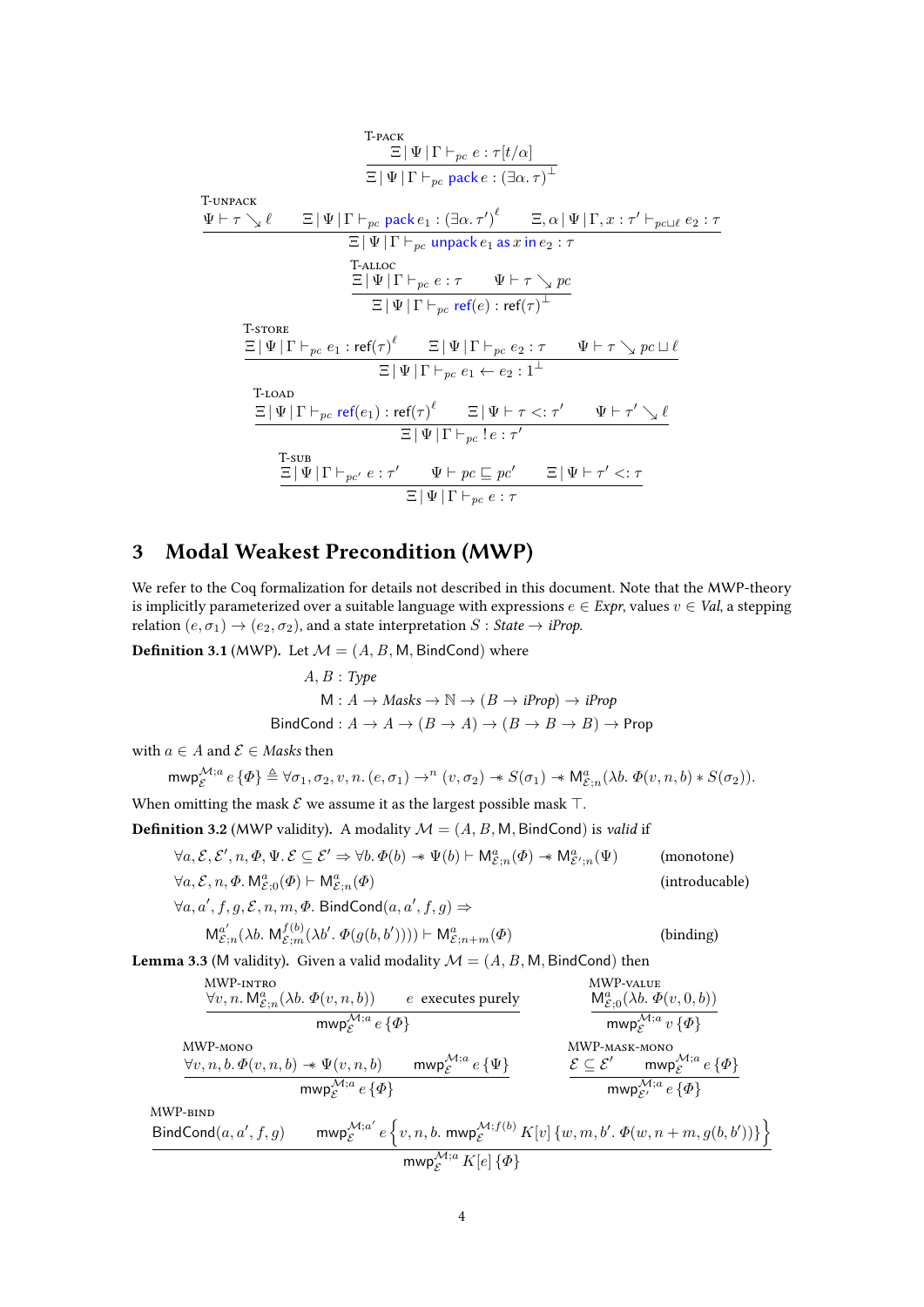**Definition 3.4** (Atomic shift).  $M = (A, B, M, B$  ind Cond) supports atomic shifts at a if

$$
\forall \mathcal{E}_1, \mathcal{E}_2, n, \Phi \in \mathbb{R}^n \leq 1 \Rightarrow \mathcal{E}_1 \models^{\mathcal{E}_2} \mathsf{M}_{\mathcal{E}_2; n}^a(\lambda b. \mathcal{E}_2 \models^{\mathcal{E}_1} \Phi(b)) \vdash \mathsf{M}_{\mathcal{E}_1; n}^a(\Phi)
$$

Definition 3.5 (Atomic Operation).

atomic
$$
(e) \triangleq \forall \sigma, \sigma', e', (\sigma, e) \rightarrow (\sigma', e') \Rightarrow e' \in Val
$$

Definition 3.6 (Reducible Operation).

reducible
$$
(e, \sigma) \triangleq \exists e', \sigma' . (\sigma, e) \rightarrow (\sigma', e')
$$

**Lemma 3.7** (MWP Atomic Step). Given  $M$  that supports atomic shifts at a then

$$
\underbrace{\overset{\mathcal{E}}{\models^{\mathcal{E'}} \text{mwp}^{\mathcal{M};a}_{\mathcal{E'}} e}e\left\{v,n,b.\overset{\mathcal{E}'}{\models^{\mathcal{E}}}\Phi(v,n,b)\right\}}_{\text{mwp}^{\mathcal{M};a}_{\mathcal{E}}\,e\,\{\Phi\}} \quad \text{atomic}(e)}
$$

**Definition 3.8** (M splitting). Let  $M_1, M_2$ : Masks  $\rightarrow$  *iProp*  $\rightarrow$  *iProp* be two modalities indexed by masks. M can be split into  $(\mathbb{M}_1, \mathbb{M}_2)$ , written  $\mathit{SplitsInto}(\mathsf{M}; \mathbb{M}_1, \mathbb{M}_2, a)$ , if

$$
\forall \mathcal{E}, n, \Phi. \mathbb{M}_1(\mathcal{E}) \left( \mathbb{M}_2(\mathcal{E}) \left( \mathbb{M}_{\mathcal{E};n}(\Phi) \right) \right) \vdash \mathsf{M}_{\mathcal{E};n+1}^a(\Phi)
$$
  

$$
\forall \mathcal{E}, P, Q. P \twoheadrightarrow Q \vdash \mathbb{M}_1(\mathcal{E})(P) \twoheadrightarrow \mathbb{M}_1(\mathcal{E})(Q)
$$
  

$$
\forall \mathcal{E}, P, Q. P \twoheadrightarrow Q \vdash \mathbb{M}_2(\mathcal{E})(P) \twoheadrightarrow \mathbb{M}_2(\mathcal{E})(Q)
$$

**Lemma 3.9** (Lifting). Let  $a \in A$  and M a modality with  $SplitsInto(M; M_1, M_2, a)$  then

MWP-lift-step

$$
e_1 \notin Val \qquad \forall \sigma_1. S(\sigma_1) \twoheadrightarrow \mathbb{M}_1(\mathcal{E}) \left( \frac{\forall \sigma_2, e_2. (e, \sigma_1) \rightarrow (e_2, \sigma_2) \twoheadrightarrow}{\mathbb{M}_2(\mathcal{E}) \left( S(\sigma_2) \ast \text{mwp}_{\mathcal{E}}^{\mathcal{M};a} e_2 \{v, n, b. \Phi(v, n+1, b)\} \right)} \right)
$$
\n
$$
\text{mwp}_{\mathcal{E}}^{\mathcal{M};a} e_1 \{\Phi\}
$$

**Definition 3.10** (MWP instance: Unary update). Let  $\mathcal{M}_{\Rightarrow} \triangleq (1, 1, M, B$  indCond) where

$$
\mathsf{M}_{\mathcal{E};n}^{a}(\varPhi) \triangleq \text{ }\biguplus_{\mathcal{E}}\varPhi()
$$
  
 
$$
\mathsf{BindCond}(a,a',f,g) \triangleq \lambda_{-},g=id
$$

**Lemma 3.11** (Properties of  $\mathcal{M}_{\frac{1}{2}}$ ).

- 1.  $M_{\bigoplus}$  defines a valid modality.
- 2.  $\mathcal{M}_{\frac{1}{2}}$  supports atomic shifts.
- 3. SplitsInto(M;  $\mathcal{E} \models^{\emptyset}$ ,  $\stackrel{\emptyset}{\models} \mathcal{E}$ ).

Lemma 3.12 (Unary update MWP always supports atomic shifts).

$$
^{\mathcal{E}_1} \not \models^{\mathcal{E}_2} \text{mwp}_{\mathcal{E}_1}^{\mathcal{M}_\frac{\mathbf{b}}{\mathbf{p}}} \ e \left\{ v, n, b \ldotp^\mathcal{E_2} \not \models^{\mathcal{E}_1} \varPhi(v,n,b) \right\} \twoheadrightarrow \text{mwp}_{\mathcal{E}_1}^{\mathcal{M}_\frac{\mathbf{b}}{\mathbf{p}}} \ e \left\{ \varPhi \right\}
$$

**Definition 3.13** (MWP instance: Unary step-update). Let  $M_{\text{B}} \triangleq (1, 1, M, \text{BindCond})$  where

$$
M_{\mathcal{E};n}^a(\Phi) \triangleq {\mathcal{E} \mapsto \mathcal{E} \mapsto \mathcal{E} \mapsto \mathcal{E} \mapsto \mathcal{E} \in \Phi(\mathcal{E})}
$$
  
BindCond(a, a', f, g)  $\triangleq \lambda_{-1} g = id$ 

**Lemma 3.14** (Properties of  $\mathcal{M}_{\mathsf{H}}$ ).

1.  $M_{\text{H}}$  defines a valid modality.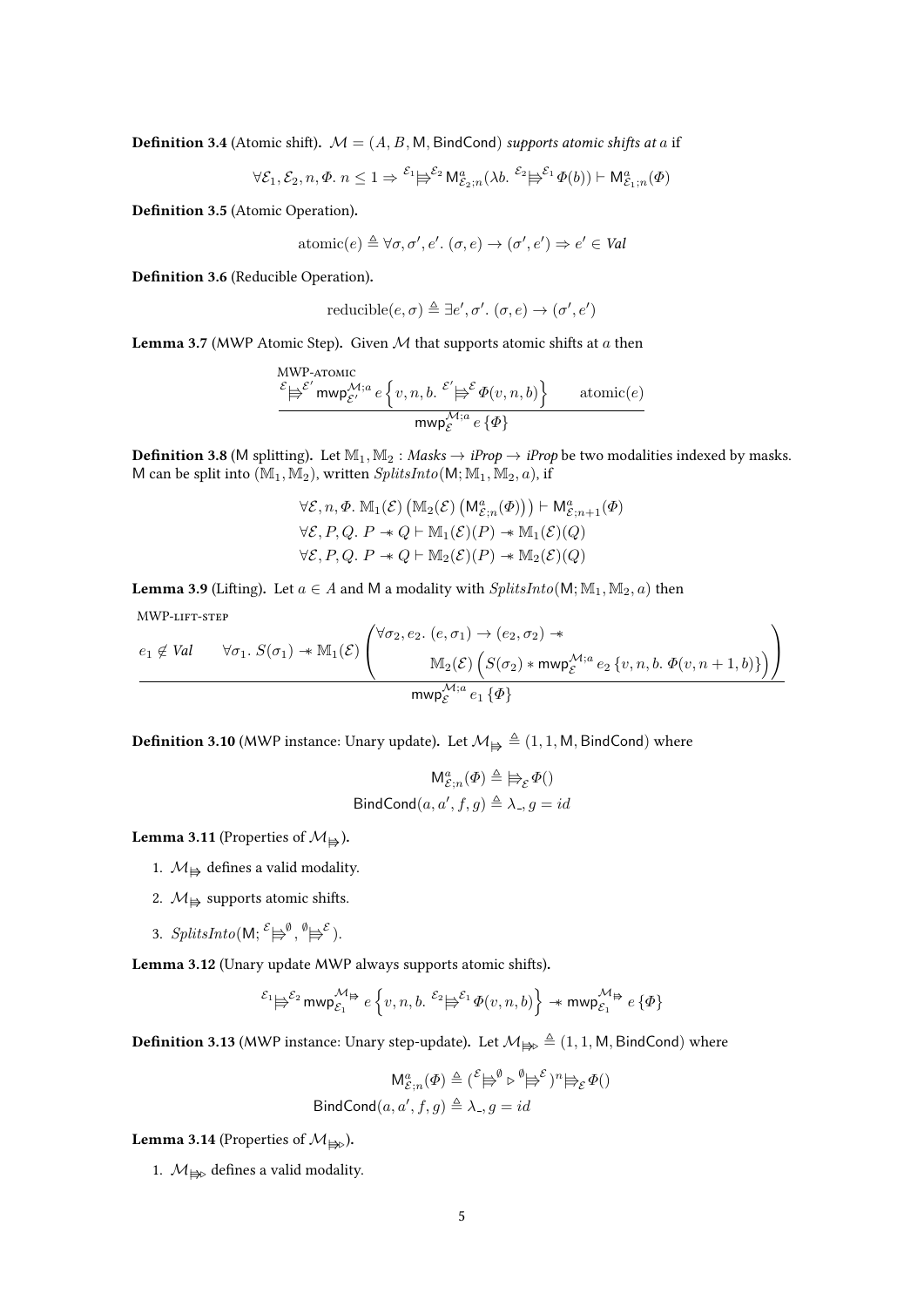- 2.  $\mathcal{M}_{\bigoplus}$  supports atomic shifts.
- 3. SplitsInto(M;  $\mathcal{E} \models^{\emptyset} \triangleright, \mathcal{O} \models^{\mathcal{E}}$ ).

**Definition 3.15** (MWP instance: Binary update). Let  $\mathcal{M}_{\times} \neq \big( \text{Expr}, \text{Val} \times \mathbb{N}, \mathsf{M}, \text{BindCond} \big)$  where

$$
M_{\mathcal{E};n}^{e}(\Phi) \triangleq \text{mwp}_{\mathcal{E}}^{\mathcal{M}_{\biguplus}} e \{w, m. \Phi(w, m)\}
$$
  
\n
$$
\text{BindCond}(e_1, e_2, f, g) \triangleq \exists K. e_1 = K[e_2] \land g = \lambda(v_1, n_1), (v_2, n_2). (v_2, n_1 + n_2) \land \forall v, k. f(v, k) = K[v].
$$

**Lemma 3.16** (Properties of  $\mathcal{M}_{\times}$ ).

- 1.  $M_{\times}$  defines a valid modality.
- 2.  $\forall a$ . SplitsInto(M;  $\overset{\mathcal{E}}{\Longleftrightarrow}^{\emptyset}$ ,  $\overset{\emptyset}{\Rightarrow}^{\mathcal{E}}$ , a).

**Fact 3.17** (Unfolding MWP with  $M_{\times}$   $\Rightarrow$ ). By unfolding the definition of MWP instantiated with  $M_{\Rightarrow}$  we get:

$$
\begin{aligned}\n\mathsf{mwp}^{\mathcal{M}_{\times} \ni e_2}_{\mathcal{E}} e_1 \{\Phi\} &= \forall \sigma_1, \sigma_1', v, n. (e_1, \sigma_1) \rightarrow^n (v, \sigma_1') \twoheadrightarrow S_1(\sigma_1) \twoheadrightarrow \\
&\qquad \mathsf{M}_{\mathcal{E};n}^{\mathcal{M}_{\times} \ni e_2} (\lambda X. \Phi(v, n, X) * S_1(\sigma_1')) \\
&= \forall \sigma_1, \sigma_1', v, n. (e_1, \sigma_1) \rightarrow^n (v, \sigma_1') \twoheadrightarrow S_1(\sigma_1) \twoheadrightarrow \\
&\qquad \mathsf{mwp}_{\mathcal{E}}^{\mathcal{M} \ni} e_2 \{w, m. \Phi(v, n, (w, m)) * S_1(\sigma_1')\} \\
&= \forall \sigma_1, \sigma_1', v, n. (e_1, \sigma_1) \rightarrow^n (v, \sigma_1') \twoheadrightarrow S_1(\sigma_1) \twoheadrightarrow \\
&\qquad \forall \sigma_2, \sigma_2', w, m. (e_2, \sigma_2) \rightarrow^m (w, \sigma_2') \twoheadrightarrow S_2(\sigma_2) \twoheadrightarrow \\
&\qquad \mathsf{M}_{\mathcal{E};m}^{\mathcal{M} \nrightarrow} (\lambda X. \Phi(v, n, (w, m)) * S_1(\sigma_1') * S_2(\sigma_2')) \\
&= \forall \sigma_1, \sigma_1', v, n. (e_1, \sigma_1) \rightarrow^n (v, \sigma_1') \twoheadrightarrow S_1(\sigma_1) \twoheadrightarrow \\
&\qquad \forall \sigma_2, \sigma_2', w, m. (e_2, \sigma_2) \rightarrow^m (w, \sigma_2') \twoheadrightarrow S_2(\sigma_2) \twoheadrightarrow \\
&\qquad \models_{\mathcal{E}} (\Phi(v, n, (w, m)) * S_1(\sigma_1') * S_2(\sigma_2'))\n\end{aligned}
$$

Lemma 3.18 (Unary update MWP implies binary update MWP).

$$
\begin{aligned} & {\sf mwp}^{{\mathcal M}_\frac{\omega}{\mathcal B}}_{\mathcal E} e_1 \left\{ v, n. \ {\sf mwp}^{{\mathcal M}_\frac{\omega}{\mathcal B}}_{\mathcal E} e_2 \left\{ w, m. \ \varPhi(v,n,(w,m)) \right\} \right\} \twoheadrightarrow {\sf mwp}^{{\mathcal M}_\times\,\boxminus\, i\in 2}_{\mathcal E} e_1 \left\{ \varPhi \right\} \\ & {\sf mwp}^{{\mathcal M}_\frac{\omega}{\mathcal B}}_{\mathcal E} e_2 \left\{ w, m. \ {\sf mwp}^{{\mathcal M}_\frac{\omega}{\mathcal B}}_{\mathcal E} e_1 \left\{ v, n. \ \varPhi(v,n,(w,m)) \right\} \right\} \twoheadrightarrow {\sf mwp}^{{\mathcal M}_\times\,\boxminus\, i\in 2}_{\mathcal E} e_1 \left\{ \varPhi \right\} \end{aligned}
$$

Lemma 3.19 (Binary update MWP always supports shifts).

$$
^{\mathcal{E}_1} \right| \stackrel{\sim}{\Rightarrow} ^{\mathcal{E}_2} \text{mwp}_{\mathcal{E}_1}^{\mathcal{M}_\frac{\omega}{\omega};e_2} e_1 \left\{ v, n, b. \stackrel{\mathcal{E}_2}{\iff} ^{\mathcal{E}_1} \Phi(v,n,b) \right\} \twoheadrightarrow \text{mwp}_{\mathcal{E}_1}^{\mathcal{M}_\times \frac{\omega}{\omega};e_2} e_1 \left\{ \Phi \right\}
$$

**Definition 3.20** (MWP instance: Binary step-update). Let  $\mathcal{M}_I \triangleq (\mathbb{N}, 1, \mathbb{M}, \mathsf{BindCond})$  where

$$
M_{\mathcal{E};n}^m(\Phi) \triangleq {\mathcal{E} \models^{\emptyset} \triangleright^{\emptyset} \models^{\mathcal{E}}})^{n+m} \models_{\mathcal{E}} \Phi()
$$
  
BindCond(n, m, f, g)  $\triangleq m \leq n \land \forall x, f(x) = n - m \land \lambda_{-}, g = id.$ 

Let  $\mathcal{M}_{\times \boxplus \triangleright} \triangleq (Expr, Val \times \mathbb{N}, \mathsf{M}, \mathsf{BindCond})$  where

$$
\begin{aligned} \mathsf{M}^e_{\mathcal{E};n}(\varPhi) &\triangleq \mathsf{mwp}^{\mathcal{M}_I;n}_\mathcal{E}\ e\{w,m.\ \varPhi(w,m)\} \\ \mathsf{BindCond}(e_1,e_2,f,g) &\triangleq \exists K.\ e_1 = K[e_2] \wedge \ g = \lambda(v_1,n_1), (v_2,n_2).(v_2,n_1+n_2) \wedge \\ \forall v,k.\ f(v,k) = K[v]. \end{aligned}
$$

**Lemma 3.21** (Properties of  $\mathcal{M}_{\times}$ <sub> $\Rightarrow$ </sub>).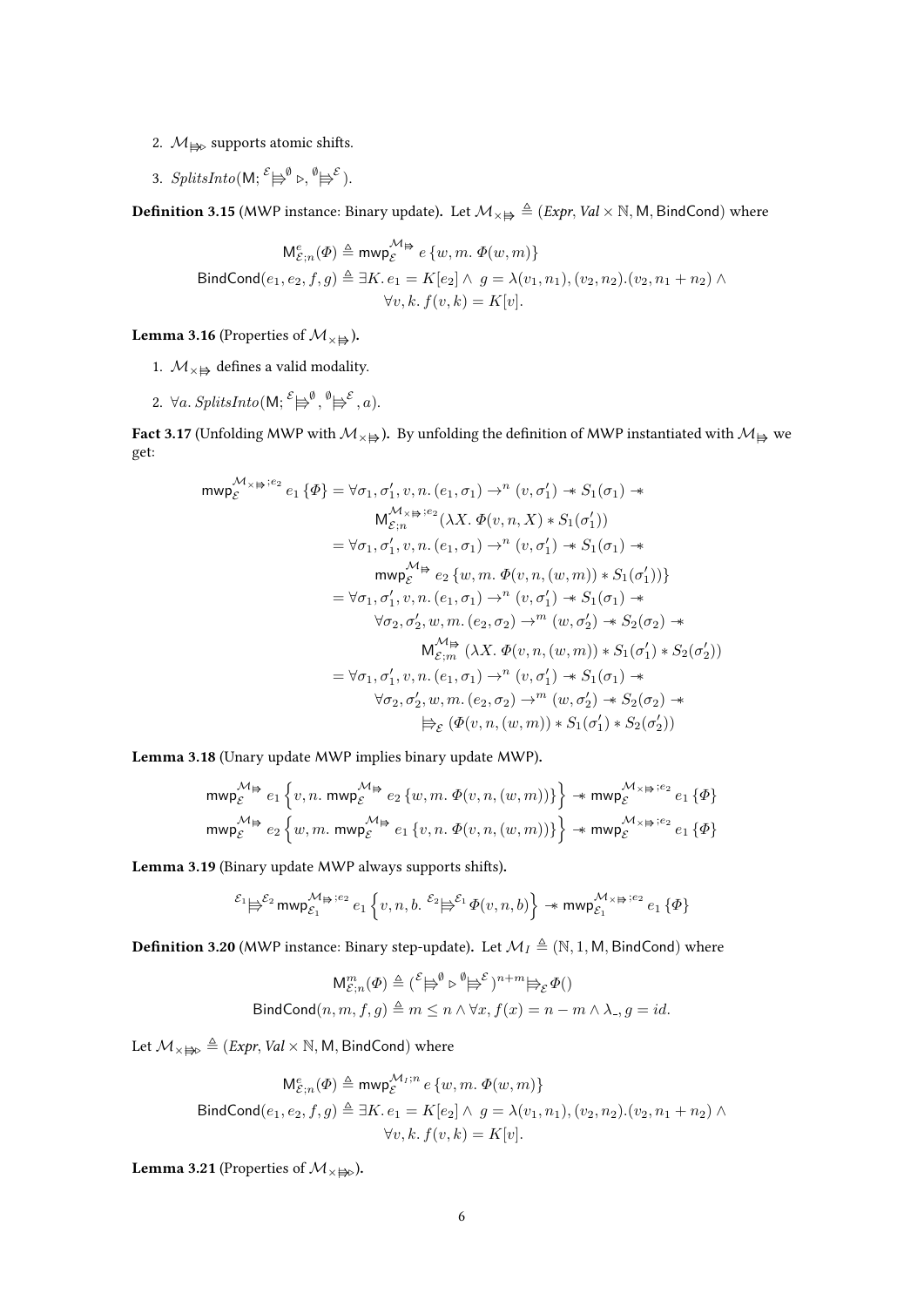- 1.  $M_{\times}$  is a valid MWP-modality.
- 2.  $\forall a$ . SplitsInto(M;  $\stackrel{\mathcal{E}}{\Longleftrightarrow}^{\emptyset} \triangleright, \stackrel{\emptyset}{\Longrightarrow}^{\mathcal{E}}$ , a).

**Fact 3.22** (Unfolding MWP with  $M_{\times}\not\models p$ ). By unfolding the definition of MWP instantiated  $M_{\times}\not\models p$  we get:

$$
\begin{aligned}\n\mathsf{mwp}^{\mathcal{M}_{\times \nexists \triangleright};e_{2}}e_{1}\left\{\Phi\right\} &= \forall \sigma_{1},\sigma_{1}',v,n.(e_{1},\sigma_{1}) \rightarrow^{n}(v,\sigma_{1}') \twoheadrightarrow S_{1}(\sigma_{1}) \twoheadrightarrow \\
&\qquad \mathsf{M}_{\varepsilon;n}^{\mathcal{M}_{\times \nexists \triangleright};e_{2}}(\lambda X.\ \Phi(v,n,X) * S_{1}(\sigma_{1}')) \\
&= \forall \sigma_{1},\sigma_{1}',v,n.(e_{1},\sigma_{1}) \rightarrow^{n}(v,\sigma_{1}') \twoheadrightarrow S_{1}(\sigma_{1}) \twoheadrightarrow \\
&\qquad \mathsf{mwp}_{\varepsilon}^{\mathcal{M}_{I};n}e_{2}\left\{w,m.\ \Phi(v,n,(w,m)) * S_{1}(\sigma_{1}')\right\} \\
&= \forall \sigma_{1},\sigma_{1}',v,n.(e_{1},\sigma_{1}) \rightarrow^{n}(v,\sigma_{1}') \twoheadrightarrow S_{1}(\sigma_{1}) \twoheadrightarrow \\
&\qquad \forall \sigma_{2},\sigma_{2}',w,m.(e_{2},\sigma_{2}) \rightarrow^{m}(w,\sigma_{2}') \twoheadrightarrow S_{2}(\sigma_{2}) \twoheadrightarrow \\
&\qquad \mathsf{M}_{\varepsilon;m}^{\mathcal{M}_{I};n}((\lambda X.\ \Phi(v,n,(w,m)) * S_{1}(\sigma_{1}') * S_{2}(\sigma_{2}'))) \\
&= \forall \sigma_{1},\sigma_{1}',v,n.(e_{1},\sigma_{1}) \rightarrow^{n}(v,\sigma_{1}') \twoheadrightarrow S_{1}(\sigma_{1}) \twoheadrightarrow \\
&\qquad \forall \sigma_{2},\sigma_{2}',w,m.(e_{2},\sigma_{2}) \rightarrow^{m}(w,\sigma_{2}') \twoheadrightarrow S_{2}(\sigma_{2}) \twoheadrightarrow \\
&\qquad (\mathcal{E}_{\Longrightarrow}^{\mathcal{B}} \uplus^{\mathcal{B}})^{n+m} \vDash_{\mathcal{E}} (\Phi(v,n,(w,m)) * S_{1}(\sigma_{1}') * S_{2}(\sigma_{2}'))\n\end{aligned}
$$

Lemma 3.23 (Unary step-update MWP implies binary step-update MWP).

$$
\begin{aligned} & {\rm mwp}_{\mathcal{E}}^{\mathcal{M} \not \Rightarrow \diamond} e_1 \left\{ v, n. \ {\rm mwp}_{\mathcal{E}}^{\mathcal{M} \not \Rightarrow \diamond} e_2 \left\{ w, m. \ \Phi(v,n,(w,m)) \right\} \right\} \twoheadrightarrow {\rm mwp}_{\mathcal{E}}^{\mathcal{M} \times \not \Rightarrow \circ e_2} e_1 \left\{ \varPhi \right\} \\ & {\rm mwp}_{\mathcal{E}}^{\mathcal{M} \not \Rightarrow \diamond} e_2 \left\{ w, m. \ {\rm mwp}_{\mathcal{E}}^{\mathcal{M} \not \Rightarrow \diamond} e_1 \left\{ v, n. \ \varPhi(v,n,(w,m)) \right\} \right\} \twoheadrightarrow {\rm mwp}_{\mathcal{E}}^{\mathcal{M} \times \not \Rightarrow \circ e_2} e_1 \left\{ \varPhi \right\} \end{aligned}
$$

**Lemma 3.24** (Double atomicity of binary step-update MWP). If atomic $(e_1)$  and atomic $(e_2)$  then

$$
\begin{array}{l} \displaystyle ^{\mathcal{E}_1} \not \!\!\!\! \uplus^{\mathcal{E}_2} \mathrm{mwp}^{\mathcal{M}_\boxplus \mathfrak{p}_c}_{\mathcal{E}_2} \left. e_1 \left\{ v,n.\ \mathrm{mwp}^{\mathcal{M}_\boxplus \mathfrak{p}_c}_{\mathcal{E}_2} \right. e_2 \left\{ w,m.\ \!^{\mathcal{E}_2} \not \!\!\! \uplus^{\mathcal{E}_1} \varPhi(v,n,(w,m)) \right\} \right\} \twoheadrightarrow \mathrm{mwp}^{\mathcal{M}_\times \mathfrak{p}_c;e_2}_{\mathcal{E}_1} \left\{ \varPhi \right\} \\ \displaystyle \stackrel{\displaystyle \mathcal{E}_1 \not \!\!\!\! \uplus^{\mathcal{E}_2} \mathrm{mwp}^{\mathcal{M}_\boxplus \mathfrak{p}_c}_{\mathcal{E}_2} \left. e_2 \left\{ w,m.\ \mathrm{mwp}^{\mathcal{M}_\boxplus \mathfrak{p}_c}_{\mathcal{E}_2} \right. e_1 \left\{ v,n.\ \!^{\mathcal{E}_2} \not \!\!\! \uplus^{\mathcal{E}_1} \varPhi(v,n,(w,m)) \right\} \right\} \twoheadrightarrow \mathrm{mwp}^{\mathcal{M}_\times \mathfrak{p}_c;e_2}_{\mathcal{E}_1} \left\{ \varPhi \right\} \end{array}
$$

Lemma 3.25 (Binary update MWP implies binary step-update MWP). Let

reduces
$$
(e, S, \mathcal{E}) \triangleq \forall \sigma, S(\sigma) \stackrel{\mathcal{E}}{\Longrightarrow} \mathcal{E}
$$
 reducible $(e, \sigma)$ .

Then

$$
\begin{aligned} &\left(\text{reduces}(e_1,S_1,\mathcal{E}_1)\vee\text{reduces}(e_2,S_2,\mathcal{E}_1)\right)\wedge\\ &\left(\begin{matrix}\mathcal{E}_1\biguplus\mathcal{E}_2\\\biguplus\mathcal{E}_2\end{matrix}\rhd\text{mwp}_{\mathcal{E}_2}^{\mathcal{M}_\times\right)\Rightarrow e_2}e_1\left\{v,n,b\cdot\begin{matrix}\mathcal{E}_2\biguplus\mathcal{E}_1\varphi(v,n,b)\end{matrix}\right\}\right)\twoheadrightarrow\text{mwp}_{\mathcal{E}_1}^{\mathcal{M}_\times\right)\Rightarrow e_1\left\{\Phi\right\}.\end{aligned}
$$

**Theorem 3.26** (Adequacy of binary step-update MWP). Let  $\varphi$  be a first-order predicate over values. Suppose

$$
\mathrm{mwp}^{\mathcal{M}_\times \not \Rightarrow \flat; e_2}_{\mathcal{E}} e_1 \left\{ \varphi \right\}
$$

is derivable. Given  $S_1(\sigma_1)$  and  $S_2(\sigma_2)$ , if we have  $(\sigma_1, e_1) \to^{n_1} (\sigma_1, v_1)$  and  $(\sigma_2, e_2) \to^{n_2} (\sigma'_2, v_2)$  then  $\varphi(v_1,n_1,v_2,n_2)$  holds at the meta-level.

#### 3.1 Language-level lemmas

By instantiating the MWP-theory with  $\lambda_{sec}$  and state interpretation  $\lambda \sigma$ .  $\overline{|\bullet \sigma|}^{\gamma}$  with  $\iota \hookrightarrow v \triangleq [\overline{\circ}[\iota \mapsto v]\gamma$ for modelling the heap we get the following lemmas for interaction with the heap.

**Lemma 3.27** (Properties of unary update MWP with  $\lambda_{sec}$ ).

1. 
$$
\forall \iota.\ \iota \hookrightarrow v \twoheadrightarrow Q \ \iota \vdash \mathsf{mwp}_{\mathcal{E}}^{\mathcal{M} \mathbin{\uplus}} \ \mathsf{ref}(v) \ \{v.\ Q\}
$$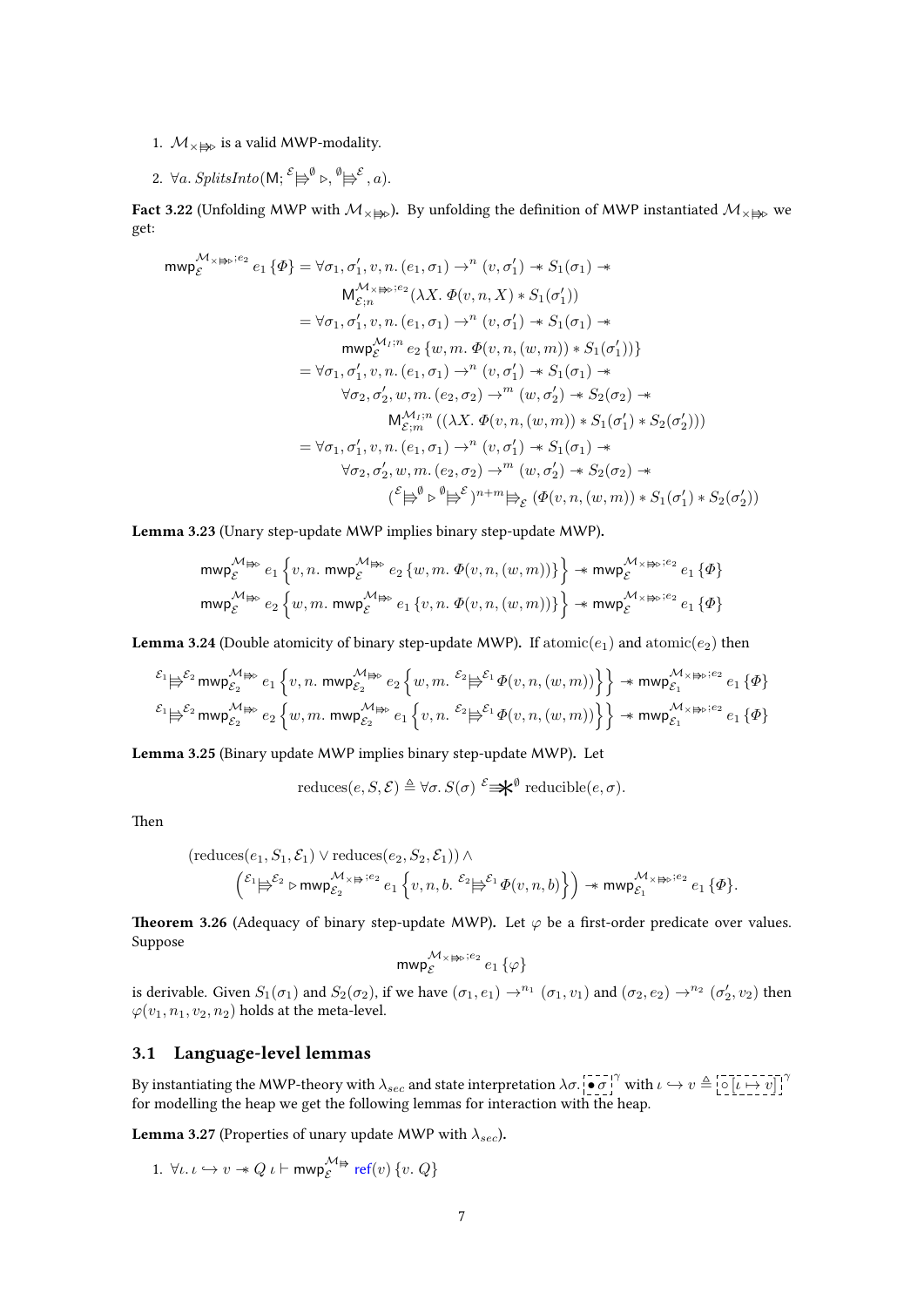2.  $\iota \hookrightarrow v * (\iota \hookrightarrow v * Q v) \vdash \mathsf{mwp}_{\varepsilon}^{\mathcal{M} \mapsto}$  $e^{\mathcal{L} \oplus \{v.\} Q\}$ 

3. 
$$
\iota \hookrightarrow v * (\iota \hookrightarrow w * Q()) \vdash \text{mwp}_{\mathcal{E}}^{\mathcal{M} \#} \iota \leftarrow w \{v, Q\}
$$

**Lemma 3.28** (Properties of unary step-taking update MWP with  $\lambda_{sec}$ ).

1.  $\triangleright \forall \iota \ldotp \iota \hookrightarrow v \twoheadrightarrow Q \iota \vdash \mathsf{mwp}_{\varepsilon}^{\mathcal{M}_{\not\Rightarrow \triangleright}}$  $\mathcal{E} \to \text{ref}(v)$  {v. Q} 2.  $\triangleright \iota \hookrightarrow v * \triangleright (\iota \hookrightarrow v * Q v) \vdash \mathsf{mwp}_{\varepsilon}^{\mathcal{M} \Rightarrow \triangleright}$  $\mathcal{E} \to \{v, Q\}$ 3.  $\triangleright \iota \hookrightarrow v * \triangleright (\iota \hookrightarrow w * Q))$   $\vdash \text{mwp}_{\varepsilon}^{\mathcal{M}_{\not\Rightarrow \triangleright}}$  $\mathcal{E} \to \ell \leftarrow w \{v, Q\}$ 

## 4 Logical Relations

The binary value relation is an Iris relation of type Rel  $\triangleq$  Val  $\times$  Val  $\to$  iProp<sub>n</sub>. Similarly, the unary value relation is an Iris predicate of type  $Pred \triangleq Val \rightarrow iProp_{\Box}.$ 

Both the unary and binary logical relation is implicitly quantified over a lattice  $\mathcal L$  and an observer/attacker label  $\zeta$ . The environment  $\rho : Lvar \to \mathcal{L}$  maps label variables to semantic labels from  $\mathcal{L}$  and  $\Theta$  is a semantic type environment for type variables, as is usual for interpretations of languages with parametric polymorphism. However, for every type variable we keep both a binary relation and two unary relations, one for each of the two sides:

$$
\Theta: \textit{Tvar} \to \textit{Rel} \times \textit{Pred} \times \textit{Pred}.
$$

We use  $\Theta_L, \Theta_R$  : Tvar  $\to$  Pred as shorthand for  $\pi_2 \circ \Theta$  and  $\pi_3 \circ \Theta$ , respectively, where  $\pi_i(x)$  denotes the *i*th projection of  $x$ . We will use

$$
\text{mwp}_{\mathcal{E}}\,e_1 \sim e_2\,\{v,w.\,Q\}
$$

as shorthand for  $\mathsf{mwp}_{\varepsilon}^{\mathcal{M}_{\times \mathfrak{p}_{\triangleright};e_2}}$  $\mathcal{L}_{\varepsilon}^{\mathcal{M}_{\times \nRightarrow \mathfrak{b}};e_2} e_1 \{v, \_, (w, \_) \ldotp Q\}.$ 

Definition 4.1 (Label interpretation).

$$
\begin{aligned}\n\llbracket \cdot \rrbracket. &\colon (Lvar \to \mathcal{L}) \to \mathit{Label}_{\mathcal{L}} \to \mathcal{L} \\
\llbracket \kappa \rrbracket_{\rho} &\triangleq \rho(\kappa) \\
\llbracket l \rrbracket_{\rho} &\triangleq l \\
\llbracket \ell_1 \sqcup \ell_2 \rrbracket_{\rho} &\triangleq \llbracket \ell_1 \rrbracket_{\rho} \sqcup \llbracket \ell_2 \rrbracket_{\rho}\n\end{aligned}
$$

Definition 4.2 (Unary value interpretation).

$$
\llbracket \alpha \rrbracket^{\rho} \triangleq \Delta(\alpha) \llbracket 1 \rrbracket^{\rho} \Delta(v) \triangleq v = () \llbracket \mathbb{B} \mathbb{P}_{\Delta}^{\rho}(v) \triangleq v \in \{\text{true}, \text{false}\} \llbracket \mathbb{N} \rrbracket^{\rho} \Delta(v) \triangleq v \in \mathbb{N} \llbracket \tau_1 \times \tau_2 \rrbracket^{\rho} \Delta(v) \triangleq \exists v_1, v_2, v = (v_1, v_2) * [\![\tau_1]\!]^{\rho} \Delta(v_1) * [\![\tau_2]\!]^{\rho} \Delta(v_2) \llbracket \tau_1 + \tau_2 \rrbracket^{\rho} \Delta(v) \triangleq \bigvee_{i \in \{1, 2\}} \exists w. v = \text{inj}_i w * [\![\tau_i]\!]^{\rho} \Delta(w) \llbracket \tau_1 \stackrel{\ell_e}{\to} \tau_2 \rrbracket^{\rho} \Delta(v) \triangleq \Box (\forall w. [\![\tau_1]\!]^{\rho} \Delta(w) \twoheadrightarrow \mathcal{E}_{\ell_e} [\![\tau_2]\!]^{\rho} \Delta(v w)) \llbracket \forall \ell_e \alpha. \tau \rrbracket^{\rho} \Delta(v) \triangleq \Box (\forall \Phi : Pred. \mathcal{E}_{\ell_e} [\![\tau]\!]^{\rho} \Delta(w \rightarrow \phi(v \rightarrow)) \llbracket \exists \alpha. \tau \rrbracket^{\rho} \Delta(v) \triangleq \Box (\exists \Phi : Pred. \exists w. v = pack w * [\![\tau]\!]^{\rho} \Delta(w \rightarrow \phi(w)) \llbracket \forall \ell_e \kappa. \tau \rrbracket^{\rho} \Delta(v) \triangleq \Box (\forall l \in \mathcal{L}. \mathcal{E}_{\ell_e} [\![\tau]\!]^{\rho, \kappa \mapsto l}_{\Delta}(v \rightarrow)) \llbracket \mu \alpha. \tau \rrbracket^{\rho} \triangleq \mu \Phi : Pred. \lambda v. \exists w. v = fold w * \mathbb{E}[\tau]^{\rho} \Delta_{\alpha \mapsto f}(w) \llbracket \text{ref}(t^{\ell}) \rrbracket^{\rho} \Delta(v) \triangleq \exists \ell, \mathcal{N}. v = \ell * \mathcal{R}(\Delta, \rho, \iota, \ell, \mathcal{N})
$$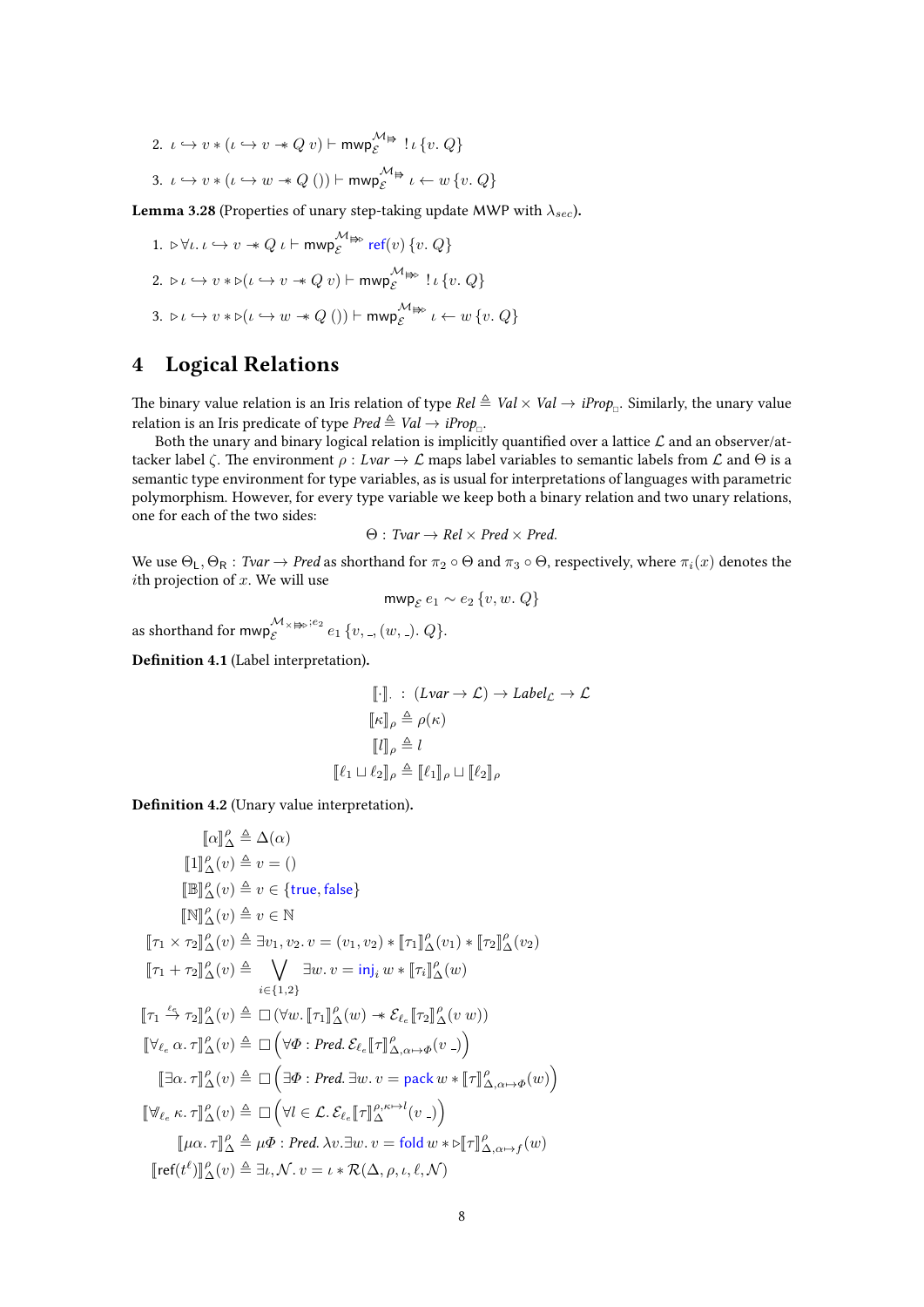$$
\mathcal{R}(\Delta,\rho,\iota,\ell,\mathcal{N})\triangleq\begin{cases} \square\forall\mathcal{E}.\mathcal{N}^{\uparrow}\subseteq\mathcal{E}\Rightarrow\\ \qquad \qquad \left(\mathcal{E}\biguplus^{\mathcal{E}\backslash\mathcal{N}^{\uparrow}}\triangleright\begin{pmatrix}\exists w.\,\iota\mapsto_i\,w\ast[\![\tau]\!]_{\Delta}^{\rho}(w)\ast\\ \left((\triangleright\,\iota\mapsto_i\,w\ast[\![\tau]\!]_{\Delta}^{\rho}(w))\right.\mathcal{E}\backslash\mathcal{N}^{\uparrow}\Rightarrow\mathbf{k}^{\mathcal{E}}\,\mathrm{True})\right)\end{pmatrix} \qquad \mathrm{if}\;\; \llbracket\ell\rrbracket_{\rho}\sqsubseteq\zeta\\ \qquad \qquad \left(\mathcal{E}\biguplus^{\mathcal{E}\backslash\mathcal{N}^{\uparrow}}\subseteq\mathcal{E}\Rightarrow\\ \qquad \qquad \left(\mathcal{E}\biguplus^{\mathcal{E}\backslash\mathcal{N}^{\uparrow}}\triangleright\begin{pmatrix}\exists w.\,\iota\mapsto_i\,w\ast[\![\tau]\!]_{\Delta}^{\rho}(w)\ast\\ \left((\triangleright\exists w'.\,\iota\mapsto_i\,w'\ast[\![\tau]\!]_{\Delta}^{\rho}(w'))\right.\mathcal{E}\backslash\mathcal{N}^{\uparrow}\Rightarrow\mathbf{k}^{\mathcal{E}}\,\mathrm{True})\right)\end{pmatrix} \quad \mathrm{if}\;\; \llbracket\ell\rrbracket_{\rho}\sqsubseteq\zeta\end{cases}
$$

Definition 4.3 (Unary expression interpretation).

$$
\mathcal{E}_{pc}[\![\tau]\!]^\rho_\Delta(e) \triangleq [\![\mathit{pc}]\!]_\rho \not\sqsubseteq \zeta \Rightarrow \mathsf{mwp}^{\mathcal{M}} \mathbin{\text{in}} e \, \{ [\![\tau]\!]^\rho_\Delta \}
$$

Definition 4.4 (Unary environment interpretation).

$$
\mathcal{G}[\![\cdot]\!]^\rho_\Delta(\epsilon) \triangleq \text{True}
$$
  

$$
\mathcal{G}[\![\Gamma, x : \tau]\!]^\rho_\Delta(\vec{v}w) \triangleq \mathcal{G}[\![\Gamma]\!]^\rho_\Delta(\vec{v}) * [\![\tau]\!]^\rho_\Delta(w)
$$

Definition 4.5 (Unary semantic typing).

$$
\Xi \,|\, \Psi \,|\, \Gamma \vDash_{pc} e : \tau \triangleq \square \left(\begin{matrix}\forall \Delta, \rho, \overrightarrow{v}.\, \text{dom}(\Xi) \subseteq \text{dom}(\Delta) * \text{dom}(\Psi) \subseteq \text{dom}(\rho) \, \, \text{and} \\ \mathcal{G}[\![\Gamma]\!]^\rho_\Delta(\overrightarrow{v}) \twoheadrightarrow \mathcal{E}_{pc}[\![\tau]\!]^\rho_\Delta(e[\overrightarrow{v}/\overrightarrow{x}]) \end{matrix}\right)
$$

**Lemma 4.6** (Unary semantic subtyping). If  $dom(\Xi) \subseteq dom(\Delta)$  and  $dom(\Psi) \subseteq dom(\rho)$  then

$$
\Xi \,|\, \Psi \vdash \tau_1 \mathrel{<:} \tau_2 \Rightarrow [\![\tau_1]\!]^\rho_\Delta(v) \twoheadrightarrow [\![\tau_2]\!]^\rho_\Delta(v)
$$

Theorem 4.7 (Unary fundamental theorem).

$$
\Xi \,|\, \Psi \,|\, \Gamma \vdash_{pc} e : \tau \Rightarrow \Xi \,|\, \Psi \,|\, \Gamma \vDash_{pc} e : \tau
$$

Definition 4.8 (Binary value interpretation).

$$
\llbracket \alpha \rrbracket_{\Theta}^{p} \triangleq \pi_{1}(\Theta(\alpha))
$$
\n
$$
\llbracket 1 \rrbracket_{\Theta}^{p}(v, v') \triangleq v = v' = ()
$$
\n
$$
\llbracket \mathbb{B} \rrbracket_{\Theta}^{p}(v, v') \triangleq v = v' \in \{\text{true}, \text{false}\}
$$
\n
$$
\llbracket \mathbb{N} \rrbracket_{\Theta}^{p}(v, v') \triangleq v = v' \in \mathbb{N}
$$
\n
$$
\llbracket \tau_{1} \times \tau_{2} \rrbracket_{\Theta}^{p}(v, v') \triangleq \exists v_{1}, v_{2}, v'_{1}, v'_{2}. v = (v_{1}, v_{2}) * v' = (v'_{1}, v'_{2}) * \llbracket \tau_{1} \rrbracket_{\Theta}^{p}(v_{1}, v'_{1}) * \llbracket \tau_{2} \rrbracket_{\Theta}^{p}(v_{2}, v'_{2})
$$
\n
$$
\llbracket \tau_{1} + \tau_{2} \rrbracket_{\Theta}^{p}(v, v') \triangleq \bigvee_{i \in \{1, 2\}} \exists w, w'. v = \text{inj}_{i} w * v' = \text{inj}_{i} w' * \llbracket \tau_{i} \rrbracket_{\Theta}^{p}(w, w')
$$
\n
$$
\llbracket \tau_{1} \triangleq \tau_{2} \rrbracket_{\Theta}^{p}(v, v') \triangleq \Box (\forall w, w'. \llbracket \tau_{1} \rrbracket_{\Theta}^{p}(w, w') \rightarrow \mathcal{E} \llbracket \tau_{2} \rrbracket_{\Theta}^{p}(v, w', w'))
$$
\n
$$
* \llbracket \tau_{1} \triangleq \tau_{2} \rrbracket_{\Theta}^{p}(v) * \llbracket \tau_{1} \triangleq \tau_{2} \rrbracket_{\Theta}^{p}(v) \vee \llbracket \tau_{1} \triangleq \tau_{2} \rrbracket_{\Theta}^{p}(v')
$$
\n
$$
\llbracket \forall v, v'. \Phi(v, v') \rightarrow \Phi_{L}(v) * \Phi_{R}(v')) \rightarrow \mathcal{E} \llbracket \tau \rrbracket_{\Theta, \alpha \mapsto (\Psi, \Phi, \Phi, \Phi)}^{p}(v \rightarrow v') \rrbracket
$$
\n
$$
* \llbracket \forall_{\ell
$$